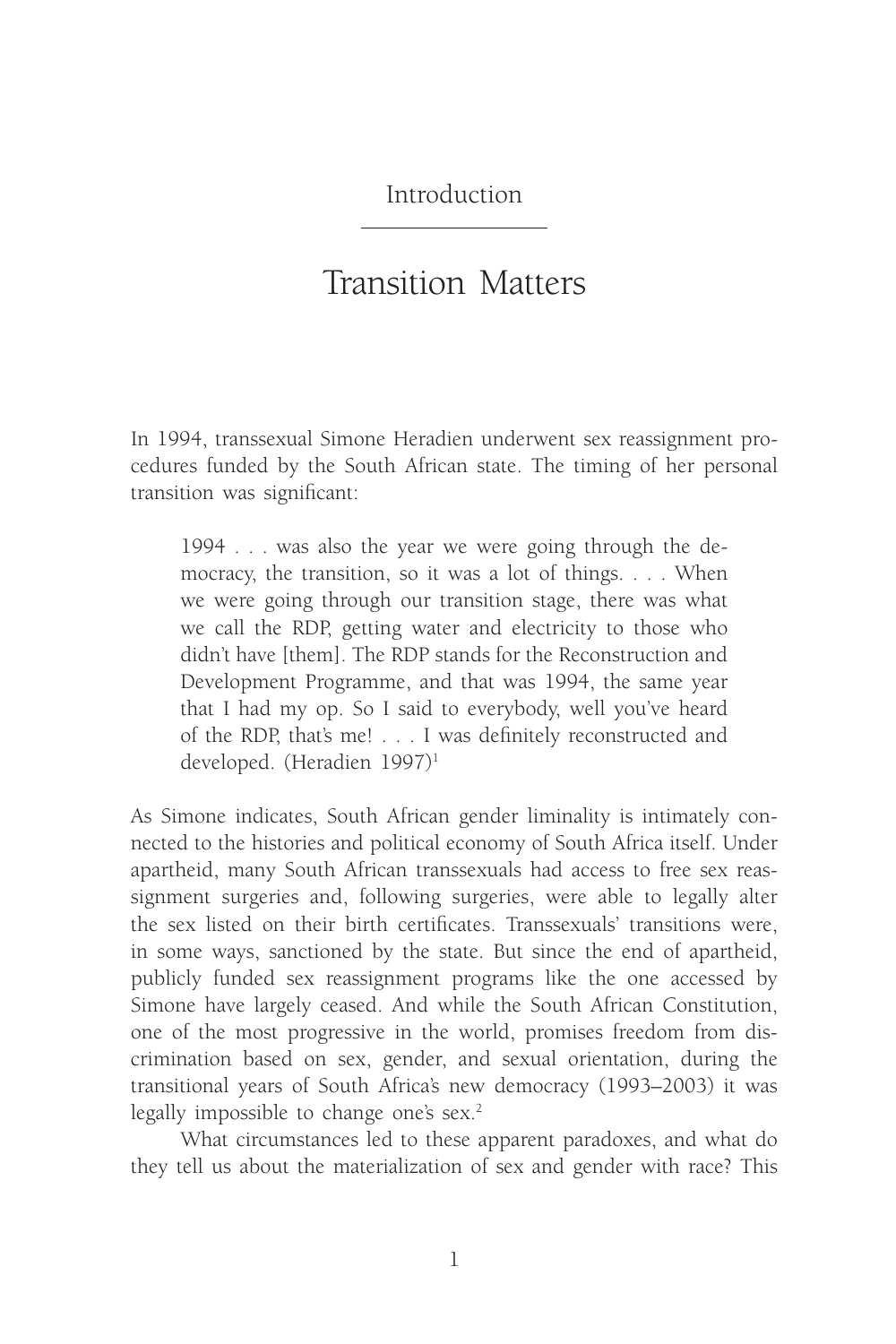question is the foundation for *Sex in Transition* and its exploration of the raced and classed contradictions constituting gendered boundaries. To date, gender liminality and transgender in South Africa, particularly their concurrence with South Africa's political transition from apartheid to democracy, have been largely unexamined. *Sex in Transition* exposes and analyzes cracks in the man/woman binary by investigating raced and classed challenges to dichotomous gendered norms. It does so through explication of the medical constitution of gender and sex, legislation under the apartheid and transitional states, specific instances of social discrimination, and narratives of gender liminality.

This book focuses centrally on concepts of transition. Dr. William Bridges begins his well-known series of books on life's transitions with an observation that transitions usually constitute three phases—an ending, a period of confusion and distress, and a new beginning (1980: 9). This formation is also replicated in understandings of transition in the social sciences. The political transition in South Africa has been welldocumented over the past two decades, with the ending of apartheid, the simultaneous euphoria and panic that followed, and the promise of the new South Africa that has yet to be actualized. William Spurlin argues that the disruption of normalized social and political categories offered by the ending of apartheid, ". . . marks the transition as a *queer* space of analysis" (2006: 19). Gender transitions, while usually explained in medical terms, have much broader manifestations. During a group meeting of contributors to the important recent anthology, *Trans: Transgender Life Stories in South Africa*, participants described their understandings of this concept:

We had a lengthy discussion at one of our meetings defining what transition means and when this process begins. Robert felt that transitioning starts, "the moment you have confessed to *yourself* that your body doesn't match your gender identity," and ties with the permission to think and feel about yourself in a different way. Tebogo felt that transitioning starts, "when a person starts to change living as their biological gender, when they start *living as the opposite gender* . . . maybe by binding and cross-dressing." Robert reflected that in the stories we have collected, "all these people are *living* it, not *thinking* it. *Living* is a nice word, because living can be in a closed space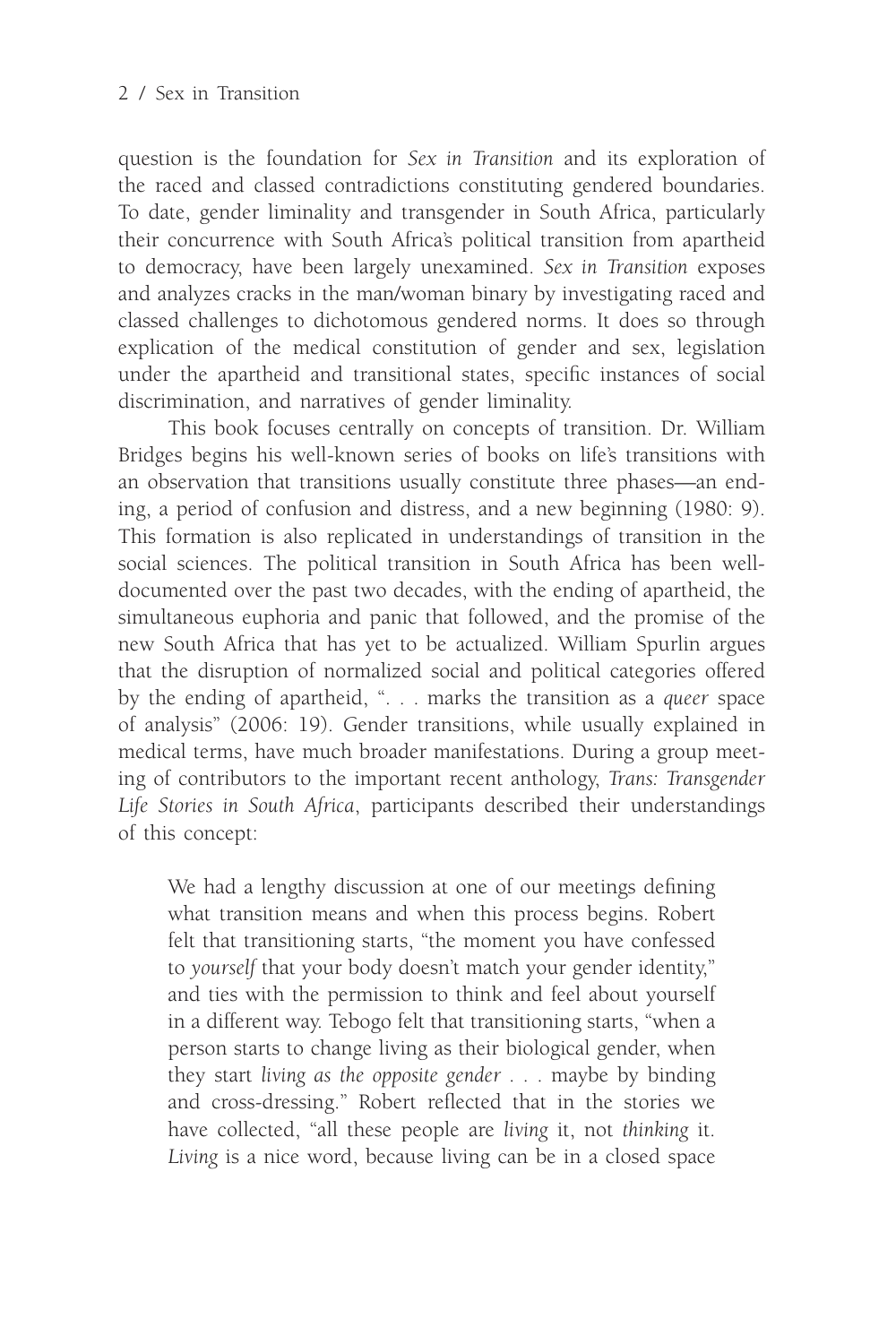or an open space, it can be in your home." (In Morgan et al. 2009: 11, emphasis in original)

It is the broadest sense of transition on which I focus in *Sex in Transition*. I am not interested in replicating medical models of linear and temporally-bound movement from one gender to another; instead I focus on the space of transition and its parallels and connections to South Africa's political transition. One psychologist I interviewed who works with transsexuals explained the impetus for understanding gender during this political period:

I think because South Africa is kind of transitioning itself, it gives opportunities for debate. And because we're transitioning society, I would think it makes it easier in some ways. But even within [gender] transition within this transitioning society, we still have very set ideas about our people. (Ryland 2007)

As Karen Ryland explains, the period of transition produced contradictory spaces for individual and social change. These contradictions are the subject of this book.

Also critical and related to the concept of transition is my focus on gender liminality in this text as an alternative to terms with medical histories or more widely-used notions of transgender, gender variance, or gender nonconformity. The concept of "liminality" originated with anthropologist Arnold van Gennep (1909) and was further popularized by Victor Turner (1967 and 1969) to describe passage from one cultural state to another. Its use has grown to common parlance as a way to explain spaces between existential planes and sociocultural uncertainty that surpasses the individual. Central to this concept, and especially to my use of it here, are the ways that liminality works within hierarchies and institutions as both unsettling and formative. I prefer this concept to other alternatives because it is not geographically or disciplinarily bounded, nor does it assume a particular static gendered norm or a political position (e.g., conservative or radical). Further, it is important that liminality does not necessarily rely on movement—even Turner's original formulation describes the potential for "permanent liminality" (1909) though it has spatial and temporal components that allow for various and differing expressions of it. For these reasons, gender liminality in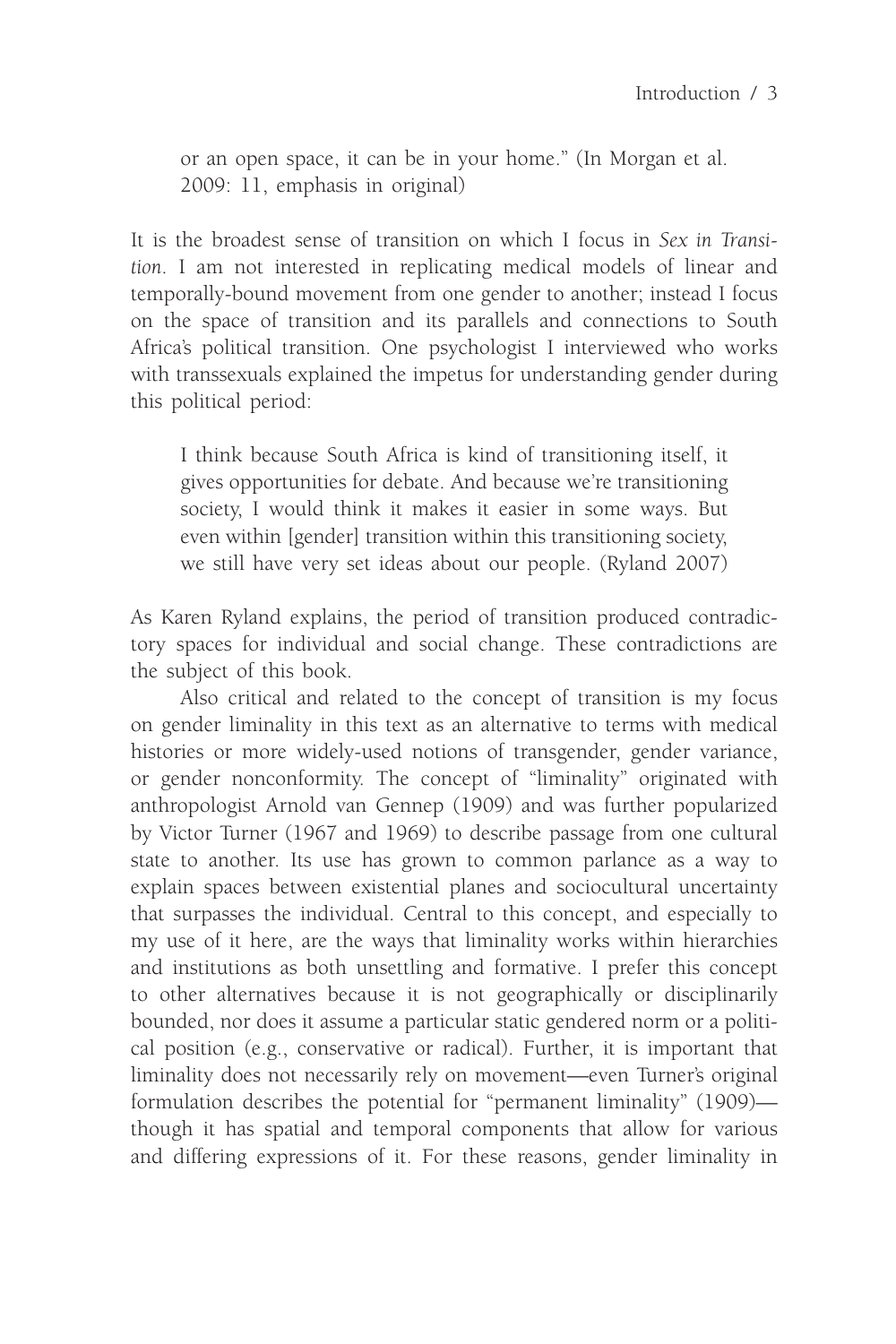this text works hand in hand with transition to describe spaces that both fall between and unsettle established orders while reworking them simultaneously.<sup>3</sup>

Throughout *Sex in Transition*, in different ways, I argue that South Africa's apartheid system of racial segregation relied on an unexamined but interrelated paradigm of sexed oppression that was at once rigid and flexible. Seemingly oppositional regulations of gender binaries and encouragement of gender liminality form South Africa's history of apartheid and political transition. Self-defined transsexuals, transvestites, intersexuals, butch lesbians, drag performers, and those who defy these categories speak to the violent ways that the borders of race, sex, and gender were policed under apartheid, as well as the creative ways that they have been subverted, articulating tensions between constraint and freedom. Further, varied narratives of South Africans living between sexed binaries provide opportunities for understanding the complex ways sex and gender are articulated with race.

*Sex in Transition* provides a threefold exploration of how multiple genders are formed through intersections with political economy, race, and colonialism. First, this text specifically *reconceptualizes apartheid as reliant on gendered disjunctures*. Apartheid's well-known racial policing was interwoven with gendered restrictions and manipulation, and apartheid's practices reveal similarly contradictory and complex ideas about race and gender. Gender was contradictory in the transitional state, as well; paradoxical social, medical, and legal treatment of gender liminal South Africans undermines generalizations about the "new" South Africa as a panacea or a catastrophe. This work expands important scholarship concerned with same-sex sexualities in South Africa by analyzing inconsistencies in trans/gendered categories. Critical to this growing field is the late Glen Elder's (2003) critique of South Africa's migrant labor system, in which he cogently evaluates ways that "heteropatriarchy"—the conjunction of heterosexuality with patriarchy—was critical to the apartheid state. *Sex in Transition* extends Elder's discussions by addressing how both sexuality and contradictory means of both encouraging and punishing gender liminality among different racial groups and in different periods were critical to the maintenance and composition of apartheid and the transitional states.

The second contribution of *Sex in Transition* consists of a *theorization of the paradoxes of raced gender* in varied contexts. The inseparability of gender from sexuality, race, class, history, and location has been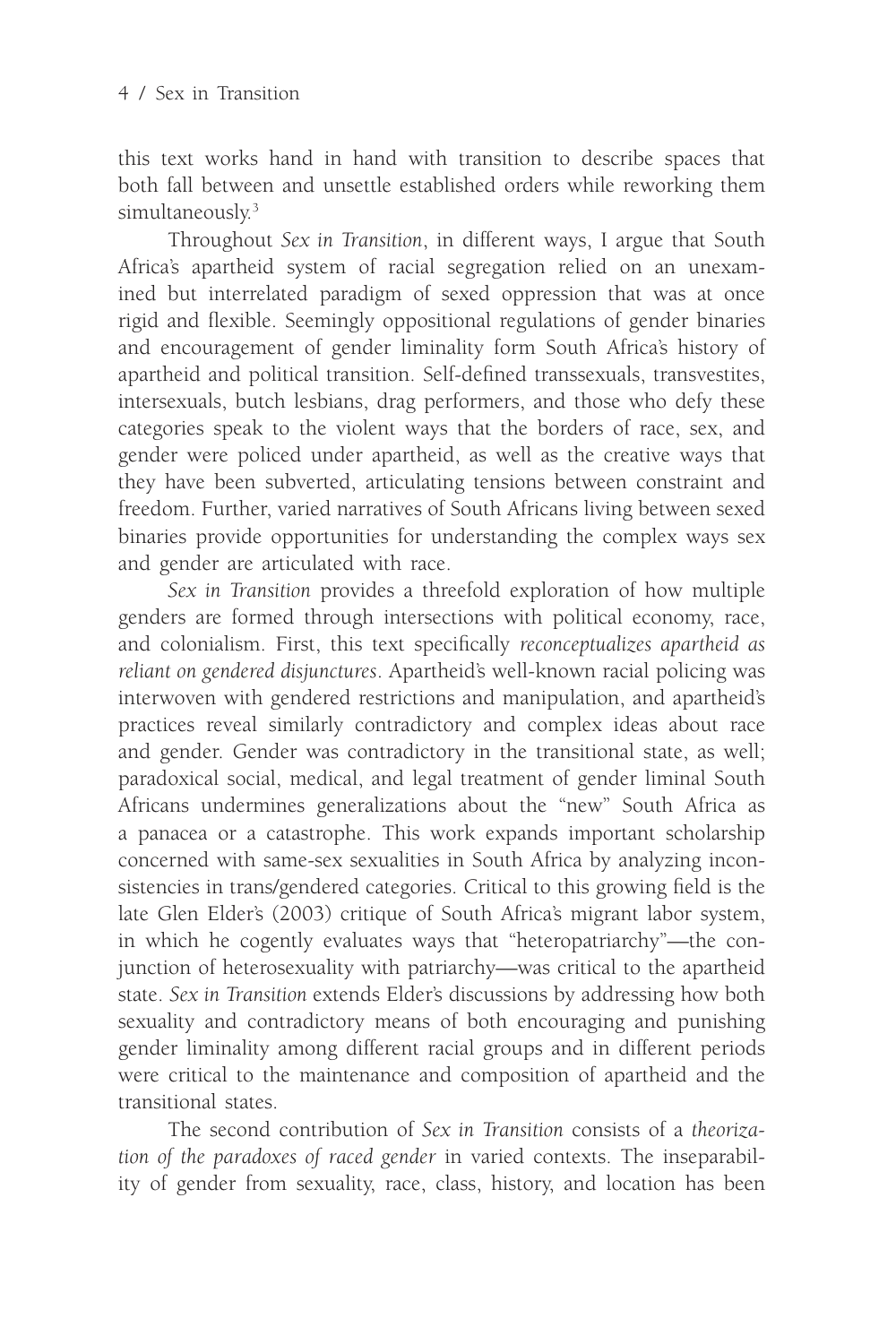well-established, and within this context, gender is comprised of innate contradictions. Far from being surprising or unsettling, varied inconsistencies explored in *Sex in Transition* foreground the ways that paradoxes are at the heart of gender production. Gender and race function as norms, and normality relies on abnormality. Focusing on narratives of gender liminal South Africans within the context of the nation's colonial history of racial policing highlights narrators' own understandings of the contradictions of gender.

Third, *Sex in Transition* extends the emerging field of Transgender Studies from perspectives of those in the global South and highlights what South African legal scholar Angelo Pantazis calls "*extra-transsexual meanings*—meanings for people who are not transsexuals" (1997: 468, emphasis added). South African theorizations of trans/gender both utilize and challenge Northern-based terminology, such as "transgender" and "transsexual," and the compartmentalization it affords, refiguring and undermining Northern hegemonic categories simultaneously.<sup>4</sup> And, at the same time, the nascent South African transgender political movement, initiated in 2005 primarily through the emergence of a Cape Town-based organization called Gender DynamiX, further develops and puts into conversation Transgender Studies and the burgeoning field of transnational sexualities by attending to the role of racism and globalized medicine in participants' lives.<sup>5</sup> The simultaneous locally-grounded and transnational meanings of gender liminality are critical to this project.

## I. Transdisciplinary Situations

Although dualistic binaries (such as subject/object, mind/body, white/ black) have been widely critiqued, the dichotomy of man/woman remains the bedrock of much work on gender. Further, while academic studies have addressed both drag and transsexuality, historically there has been scant discussion of the importance of race and class in shaping opportunities for gender expressions. Medical, legal, and academic discourses have tended to objectify gender liminality, paying little attention to the perspectives that individuals hold regarding their own lives. And rarely have any of these domains devoted significant attention to scholarship and activism based in Africa. *Sex in Transition* brings these divergent fields together to intervene into debates in Women's and Gender Studies, Transgender Studies, and African Studies.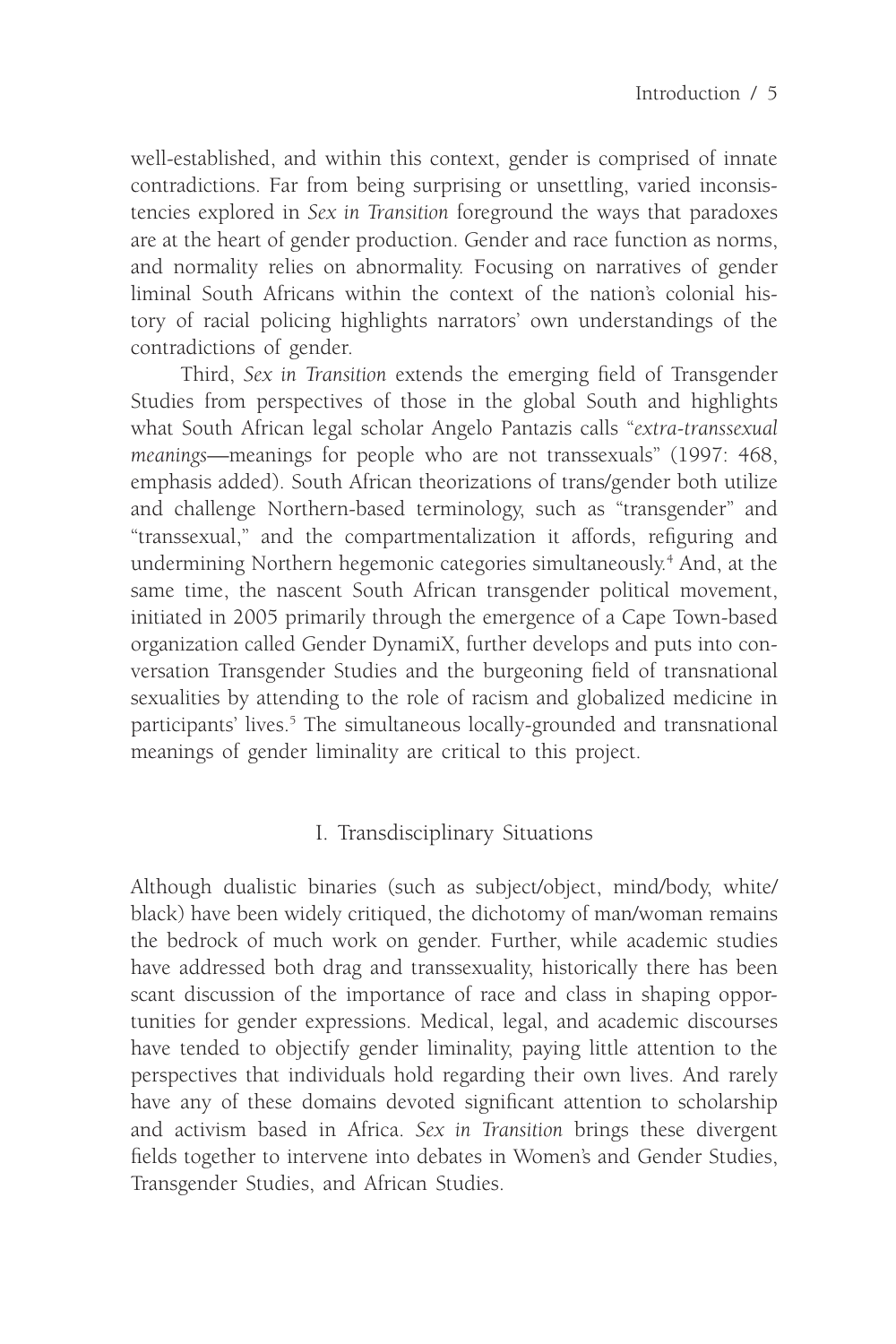Contemporary Women's and Gender Studies rests on two unstable concepts: woman or man (categories conceptually and practically tenuous) and location (often considered within the problematic boundaries of nation states). Developing these two directions for the field, *Sex in Transition* reads feminist theories of embodiment with transnational feminist theory. I put scholarship undermining biological expectations of gender into conversation with that focused outside of the global North.

Within the newly emerging field of Transgender Studies, two bodies of literature serve as inspirations for this research. In the past twenty years, books with strong autobiographical currents by activists from the United States and Europe have combined experimental writing styles with important contributions to transgender theory. The South African narratives highlighted here complement this scholarship and build on the recent contributions of *Trans: Transgender Life Stories from South Africa* (2009). Simultaneously, academic texts centered on trans narratives and activism have persuasively argued for the necessity of the inclusion of gender liminal voices in theorizing and historicizing gender liminality. Perhaps the most exciting directions in this field have been found in studies that address postcolonial/transnational concerns, gender, and sexuality simultaneously. Taken together and put into conversation, works such as these that are concerned with gender liminality and transnational sexualities promise to take LGBTQ/Queer/Sexuality Studies in exciting directions that inform this text.

Within African Studies, most conventional scholarship still depends on clear distinctions between women and men. While many texts concerned with gender in African contexts provide complex documentation of the lives and experiences of African women, they rarely explicitly theorize the constitution of sex—the body.6 *Sex in Transition* attempts to advance understandings of colonialism and apartheid offered by South African scholars and to offer new discourses about gender liminality and race. As Andrew Tucker has pointed out, "while the regulation of difference based on 'race' has been well-documented in South Africa, the direct effect it had on different queer communities has yet to be systematically explored" (Tucker 2009: 2). *Sex in Transition* is part of emerging texts being published on and in South Africa that look at sexuality and gender in the so-called "new" South Africa, illuminated by growing numbers of works by and about queer South Africans that are attentive to race (e.g., Hoad, Martin, and Reid [2005]; Hoad [2005]; Van Zyl and Steyn [2005]; Morgan and Wieringa [2005]; Arnfred [2004]).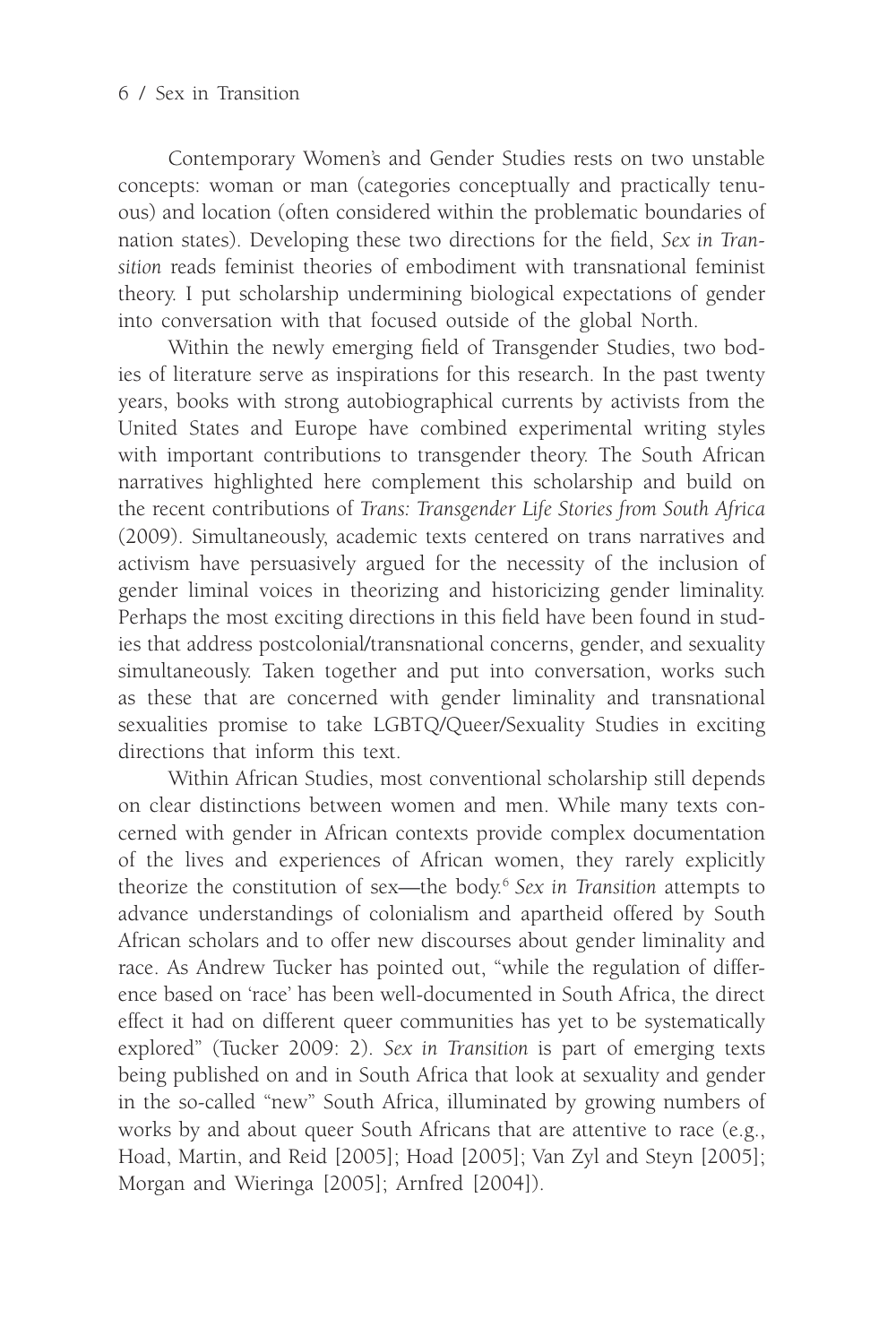Conversations among theorists based in the global North and those based in South Africa have been increasingly articulated in significant scholarship emerging from and about South Africa. Some of the theorists most critical to this text are well-known worldwide; for instance, Michel Foucault's ideas of power, biopower, and the state; Judith Butler's conceptions of gender and performativity; and Achille Mbembe's notions of necropolitics and the postcolony are central to the organization and framing of *Sex in Transition*. How do these ideas travel and map onto South African ideas about gender liminality and race?

Of these theorists, Judith Butler has had perhaps the most notable influence on South African scholars of sex and sexuality. In 2004, the prominent South African feminist journal *Agenda* published a special issue on sexualities that included an interview with Butler by South African feminist scholar Vasu Reddy:

The interview considers, in part, how ideas and problems in relation to the empirical context of "Africa" could enter into a meaningful dialogue with Butler's work. Likewise, the issues and ideas in this issue provide Butler with an understanding of how her work is understood and interpreted within this continent. (Reddy with Butler 2004: 115)

Reddy strives to make Butler's work accessible and relevant to *Agenda* journal readers—a mixed academic, political organizing, and popular audience based in South Africa—asking readers to engage with her ideas from an activist perspective. For example, Reddy queries Butler about the ways she intentionally unsettles categories including "man" and "woman" and the significance of her perspective. Butler replies, "You ask that the categories such as 'man,' 'woman,' 'male' and 'female' are displaced, and we have to consider what that displacement means. They may have lost their traditional place in a kind of political argument, but that does not mean that they cease to be an urgent political theme" (116). In this instance, the meaning of Butler's sometimes ephemeral work pointing out the instability of categories of sex is grounded in the political contexts of discrimination.

The influences of and conversations about Butler's work in South African contexts have been significant in other ways, as well. Equally notable, Mikki van Zyl and Melissa Steyn's (2005) publication, *Performing Queer: Shaping Sexualities, 1994–2004—Volume One* informs readers,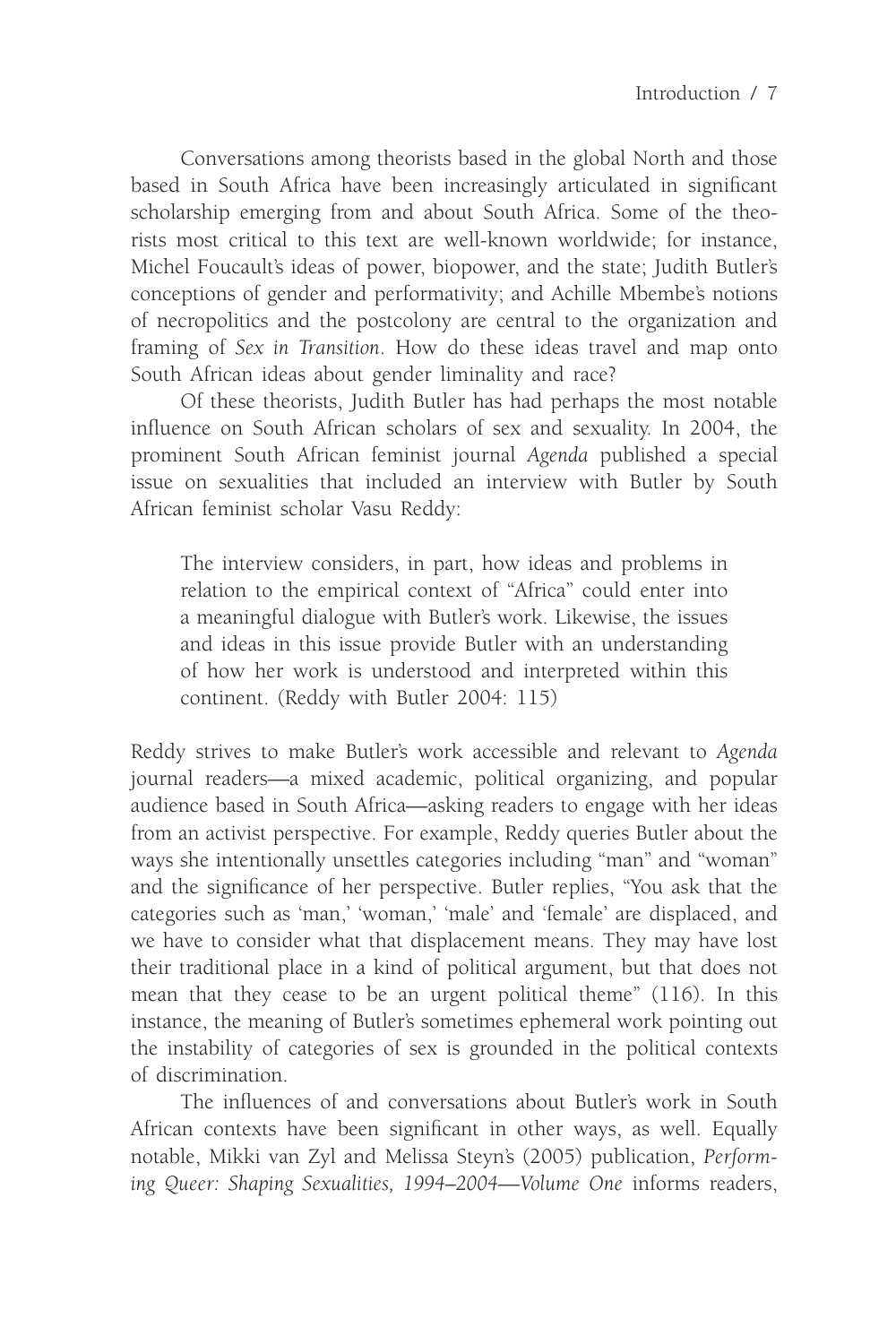"The book derives its title *performing queer* from Butler's (1999) notion of gender and sexuality as performance, and the inescapable fluidity of identities" (Van Zyl 2005: 20). Such dialogues within South Africa are increasingly common and quite important and indicate the extent of critical dialogical theory-building. Van Zyl further draws on Reddy's interview with Butler in *Agenda* in her framing and descriptions of the chapters that comprise the anthology, *Performing Queer: Shaping Sexualities, 1994–2004—Volume One*. 7

These representations of the utilization and reconfiguring of Butler's work in South African contexts demonstrate the interplay and motion of academic theories. Neville Hoad's analysis of South African interpretations of Gayle Rubin's famous essay, "Thinking Sex: Notes for a Radical Theory of the Politics of Sexuality," suggests that, "the reception of [Rubin's] essay in South African sex scholarship reveals something more like what Edward Said has termed 'traveling theory'" (Hoad 2010: 120). "Traveling theory" is similarly useful to my articulation of the framework for this text. Said's conception of traveling theory consists of the following trajectory:

First, there is a point of origin, or what seems like one, a set of initial circumstances in which the idea came to birth or entered discourse. Second, there is a distance transferred, a passage through the pressure of various contexts as the idea moves from an earlier point to another time and place where it will come into a new prominence. Third, there is a set of conditions of acceptance or, as an inevitable part of acceptance, resistances—which then confronts the transplanted theory or idea, making possible its introduction or toleration, however alien it might appear to be. Fourth, the now full (or partly) accommodated (or incorporated) idea is to some extent transformed by its new uses, its new position in a new time and place. (Said 2000 [1982]: 196)

Taken together, these four points of consideration guide my use of the work of Foucault, Butler, and Mbembe in *Sex in Transition*. Applying and transforming theorists' ideas across time and space and grounding them in the specificities of gender liminality in South Africa comprise one of the objectives of this book. This kind of mobile and transformative work been increasingly accomplished in transnational contexts.<sup>8</sup>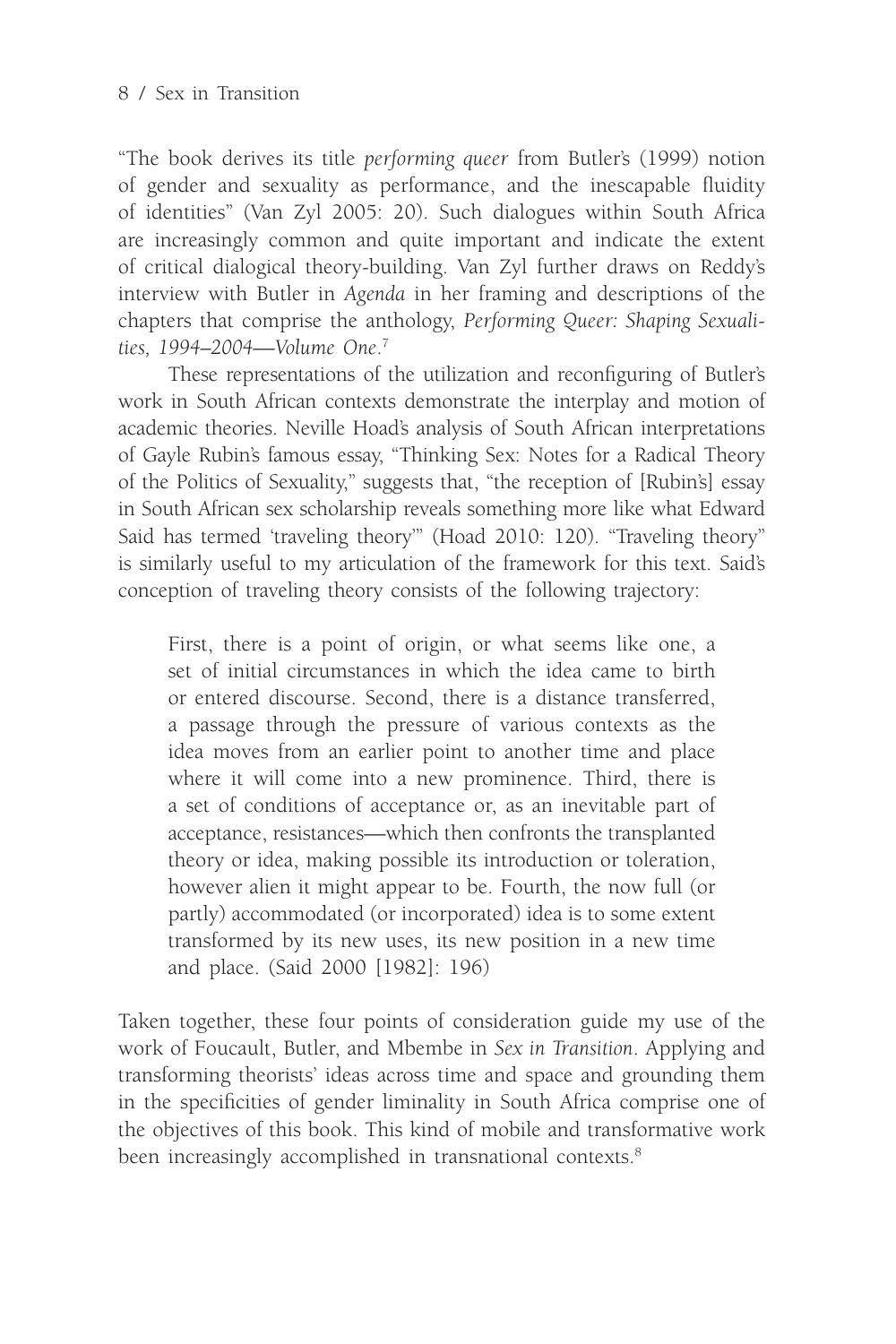One of the most notable characteristics of the theoretical framework that underpins *Sex in Transition* is a commitment to foregrounding African (and Africanist) scholarship. Mbembe's notions of necropolitics and the postcolony, and my interpretations of the ways his theories travel, are one effort in this direction. The work of scholars specifically working on gender, sex, and sexuality in South Africa also provide ideas and concepts that are critical to this text. For instance, I have already mentioned the importance of Glen Elder's (2003) notions of "heteropatriarchy" as a way of articulating the heterosexist and gendered inconsistencies of apartheid and the transition.

Kopano Ratele's conception of "kinky politics" similarly links race, gender, and sexuality within the framework of South African histories and colonialisms. He explains the concept this way:

By kinky politics I want to indicate racial perversion. Kinky politics follows the fetish of, and refetishises, race. There can be no racism without this constant refetishisation. Indeed, one could say racism is kinky politics as it always involves a sexual warping of identity politics. Racism, together with (hetero) sexism, then, is what keeps us in awe, or fear, or ignorance of black and white, male and female bodies and sexualities in this society. (Ratele 2004: 142)

For Ratele, racism, sexism, and heterosexism are inseparable. And all three of these slippery categories are perverted. Perversion designates abnormality, usually along sexual lines, in this case indicating the sexualization of race. Further, to fetishize something is to attribute unwarranted power to it; or, in the Marxian sense (as with commodity fetishism), to transform social relationships between people to objectified relationships between things. And "kinky" is alternately used to refer to tightly curled hair or to deviance, especially sexual deviance. In all of these overlapping aspects of kinky politics, there is a reduction of personal relationships to ones dictated by and merged with the broader articulations of racism, sexism, and heterosexism in distorted ways. Ratele elaborates:

Kinky politics is personal and institutional practices, politics, programmes, cultures that naturalise, objectify, and stabilise difference, refusing to allow for its characteristic of movement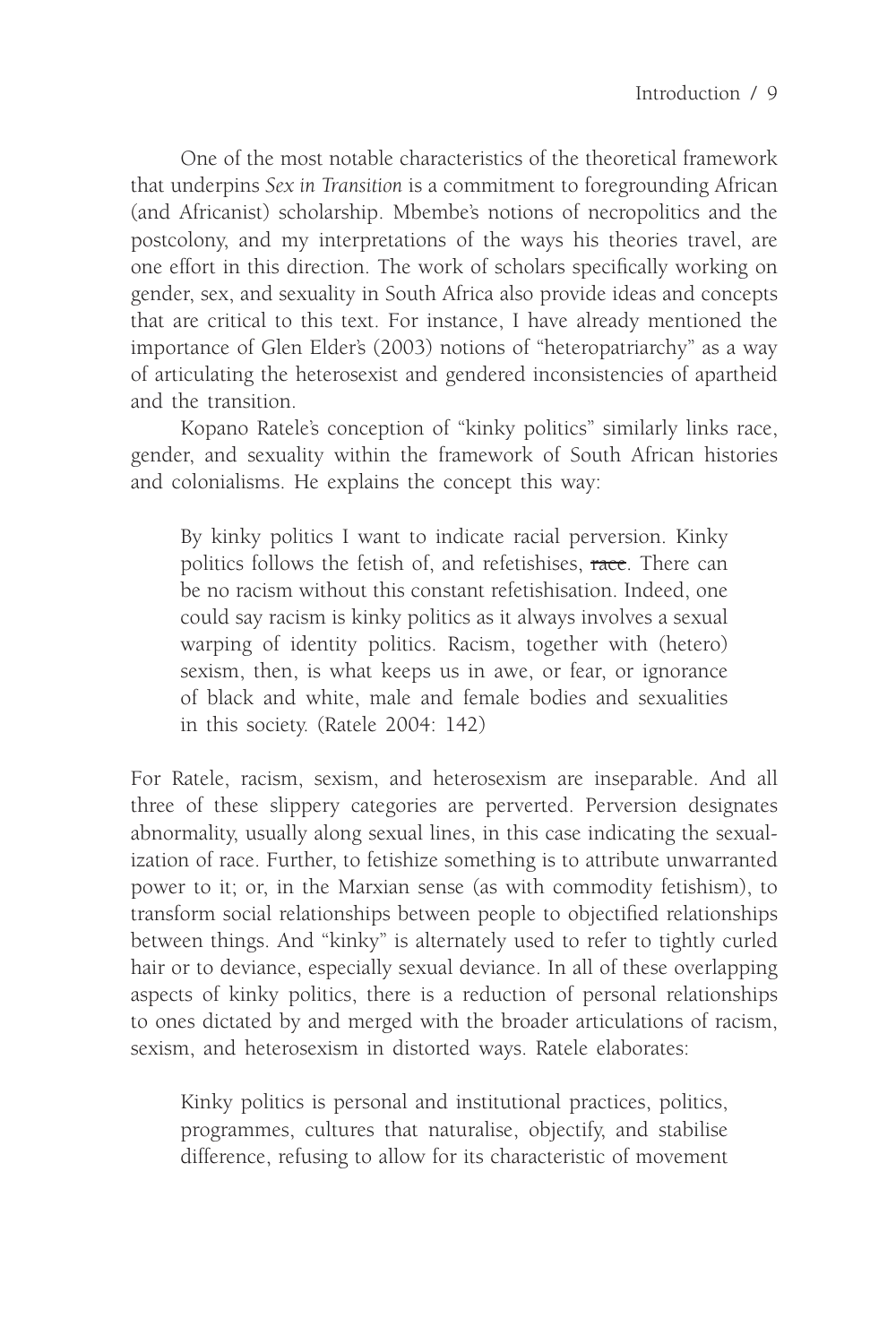and change. In respect to racial difference, kinky politics shows itself when that difference is held permanently constant and becomes an explanation of what the idea of race or the policy of racial domination generates in the first place. (Ratele 2004: 143)

Ratele's kinky politics highlight the specific ways that the politics of apartheid have "inscribed race indelibly on the landscape of sexual identities for South Africans, at least for the moment" (Van Zyl 2005: 21). Queer theory, based in the global North, refuses heterosexism and is similarly focused on nonnormativity; however, it is not consistently attentive to the ways that race and nation shape sexual subjectivities. Kinky politics provide a different but parallel way to explain the instability of social categories within a specific South African context whereby the temporal consistency and immutability of race and sexuality are exposed in the places where they meet.

Another foundational concept to *Sex in Transition* is found in Marc Epprecht and Neville Hoad's significant scholarship concerned with sexualities in Africa. Epprecht's *Heterosexual Africa?: The History of an Idea from the Age of Exploration to the Age of AIDS* (2008) is primarily concerned with the development of the conception of heterosexuality, as the title indicates. Epprecht is not simply interested in documenting the existence of same-sex sexuality in Africa—as he points out, this has been done elsewhere over decades and largely overlooked. Instead, he traces patterns of heteronormativity and silences in the historical record that have been endemic and harmful. Neville Hoad, in his exploration of *African Intimacies: Race, Homosexuality, and Globalization*, similarly focuses on "the place of an entity that comes to be called 'homosexuality' in the production (discursive, material, imaginary) of a place called 'Africa'" (2007: xvi). Foucault's capacity to travel is again relevant here, since Hoad's discussion of this idea draws specifically on his and others' historical conceptualization of "heterosexuality" (59). Like these theorists' charting of an idea—in these cases, heterosexuality and homosexuality (and even Africa)—in some ways *Sex in Transition* also traces the idea of "sex," more than its tenuous reality. Unlike almost all analyses of sex in African Studies, however, I focus on sex not as sexuality, comprised of interactions and desire, but as the sexed body, encompassing physicality, appearances, and assumptions.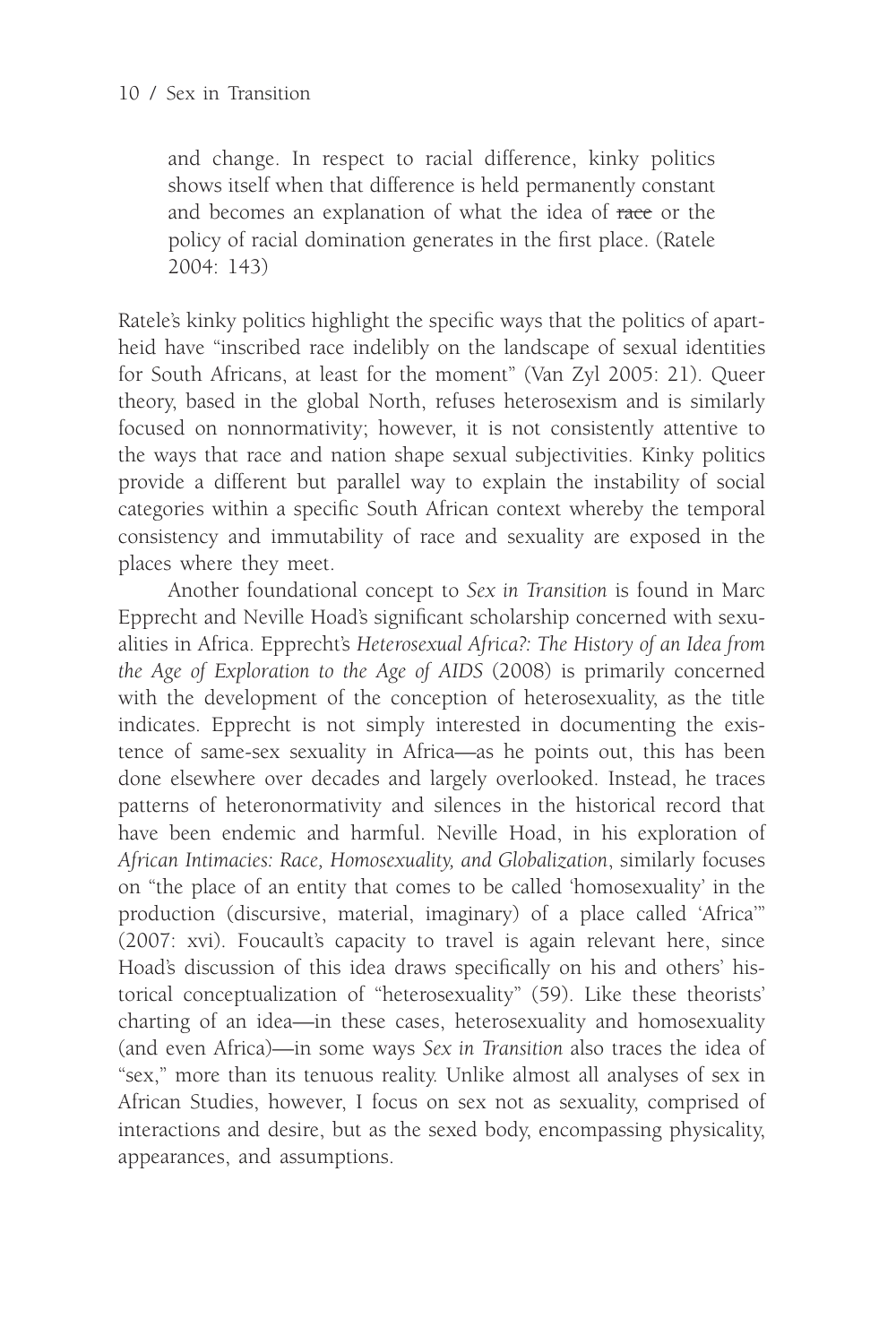*Sex in Transition* is thus part of scholarship that integrates analyses of heteronormativity and gender normativity with apartheid and transitional literature, offering a comparative perspective on these periods in South African history. As Hoad put it in another context, "Arguably, apartheid places the question of sex as central to national and social as well as racial definition" (Hoad 2005: 23). And the aftermath of apartheid has led to similar revelations about the immediacy of race to sexuality during the transition. Mikki van Zyl reminds us, "to understand the workings of gender and sexualities in Africa we must always be sensitive to the issue of race in discourses concerning Africa—whether from the West or from within Africa" (Van Zyl 2005: 22*–*3). To accomplish these multifaceted objectives, my intention is not to focus on one theorist or disciplinary approach but to highlight various perspectives on and nuances of gender liminality in South Africa. Multiple and connected approaches to theory in this text are the core of this book, and use of this dialogic strategy foregrounds theorists' juxtapositions and similarities through attention to the constitution of sexed and gendered bodies within the specifities of Africa.

## II. Historicizing Gendered and Political Transition

The simultaneous importance and troubles of creating an historical account of gender liminality mirror the contradictions facing historians of sexuality in the same context. Neville Hoad explains some of the difficulties he and his collaborators Karen Martin and Graeme Reid encountered in anthologizing *Sex and Politics in South Africa* (2005), a compilation of academic and activist articles, narratives, interviews, and archival material from Gay and Lesbian Memory in Action in Johannesburg. The text focuses on historical accounts of lesbian and gay organizing, about which Hoad expresses the following reservations:

Obviously this is an overdetermined history, where one narrative line . . . will not suffice; and the documents, analyses and testimonials from the recent archiving of the history of lesbian and gay organising stand in various relations to the emergent historiographies of what is variously termed the post-apartheid state and civil society, or South African in an era of internally led structural adjustment. (Hoad 2005: 18)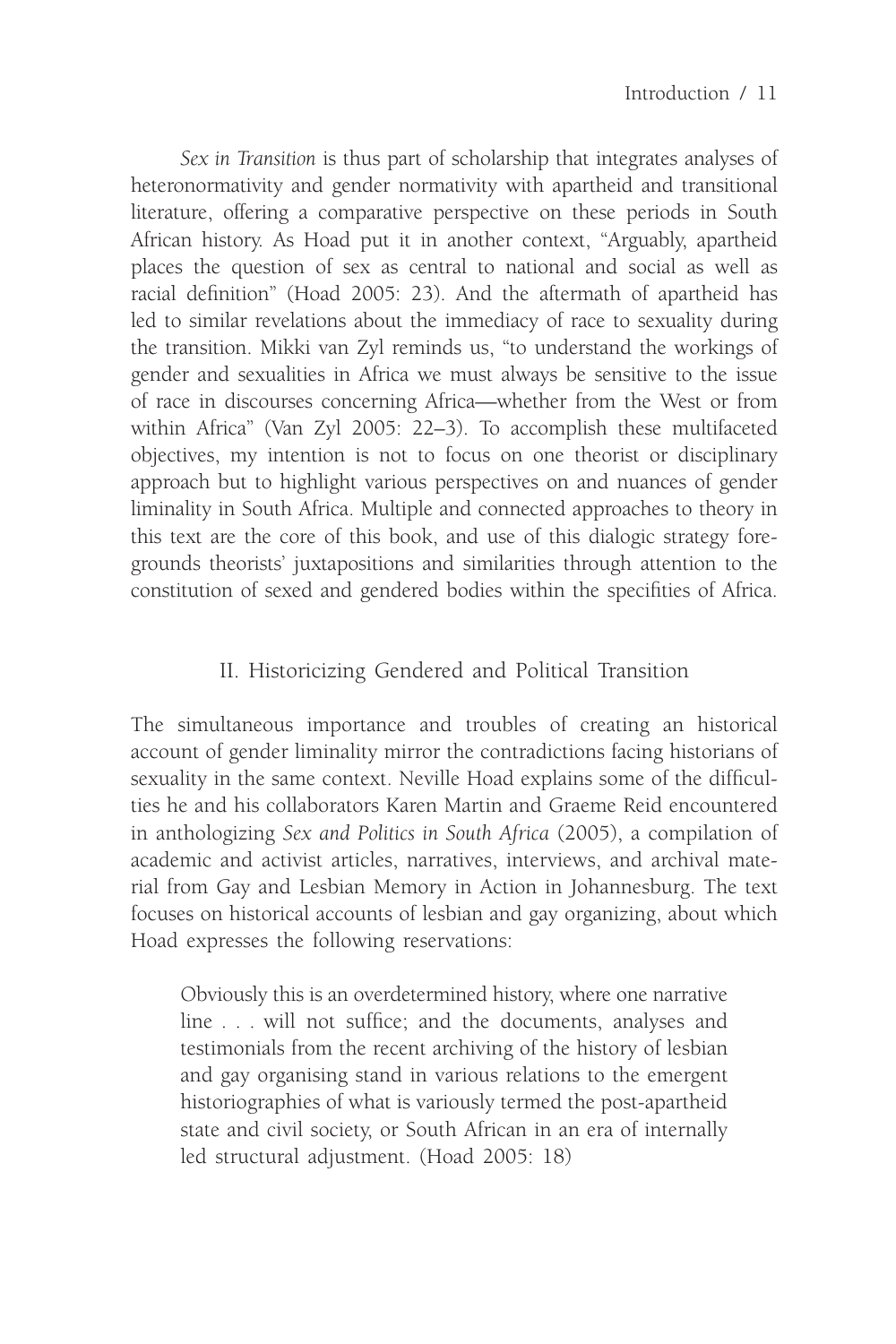Similarly, the narrative line of gender liminality is not clear and consecutive, best expressed in multiple forms and contradictions. The complexities of temporality, and critiques of dominant assumptions of the workings of time based in the contemporary global North, are also critical to understanding both individuals' narratives and the assumption of an historical queer progress narrative. Here, temporality figures as an historical metanarrative, circumscribed by colonial relations of power.

Gender liminal South Africans have had both notable raced and classed degrees of public visibility and acceptance and faced significant discrimination in various time periods. Concurrent with critiques of varied narratives lines and queer temporalities, attention to historical and geographic particularities helps to provide a context for these disparities. Further, as Gayle Salamon writes, following Foucault and others, "Bodies can only be understood, become legible, though their historically contingent specificity" (2010: 79). In South Africa, mainstream media accounts in the 1950s often featured flamboyant drag performers and accounts of coloured "drags" (private drag parties) (Jeppie 1990), as well as sensationalized narratives by black and coloured transsexuals (Williams 1994). Sex reassignment surgeries for many transsexuals were funded by the state beginning in the 1960s (South African Law Commission 1995), whereas laws like the Prohibition of Disguises Act 16 of 1969 made dressing in drag with "criminal intent" illegal (Cameron 1994). But what preceded and complemented these documented instances of gender liminality and how are they similar and different?

Colonial histories of the development and production of gender and the development of strict racial categories in South Africa are critical to this analysis. While European explorers sailed around modern-day Cape Town beginning in the 1400s, it was not until 1652 that Table Bay, in the southwest corner of South Africa, was settled by Dutch colonizers (Thompson 1995). From the origins of colonialism, two parallel themes emerged that shaped South African colonial and apartheid history—the struggle for control of land and labor. Colonization spread north through a series of wars between those indigenous to the region and white settlers. Despite their victories, colonizers were largely unable to force local populations into servitude, and they began to import slaves from West Africa and Asia to the Cape by the thousands beginning in 1658, establishing classes of landless poor people and promoting European superiority.9

In 1795, global struggles for economic and political power led the British into bloody combat with the Dutch for control of South Africa,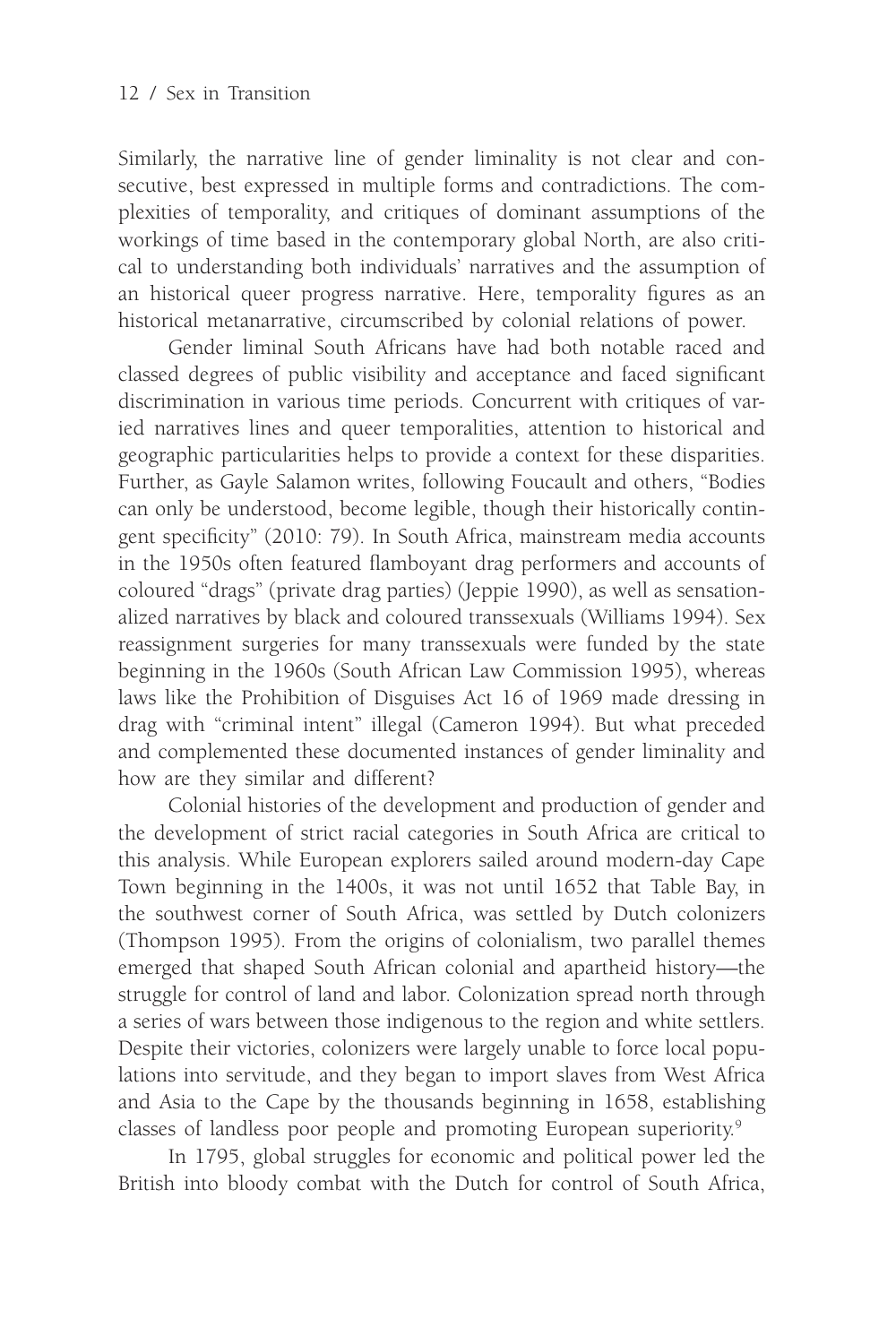but despite the regime change, both powers had similar goals: to prevent "native wars" (particularly with the Xhosa), advance settler societies, and exploit the natural resources of the region (Fredrickson 1981). Tension between Dutch and British settlers complicated these objectives and increased "ethnic" and class distinctions between the British and the *Boers* (white Dutch Afrikaner farmers), while consolidating whiteness as a cornerstone of colonial power. The Great Trek (1836*–*1854), a mass migration of at least 10,000 *Boers*, exemplified colonizers' continued struggles over control of land and labor, as it was initiated by Dutch settlers who were angry about their loss of land, slave labor, and status in the Cape (Thompson 1995: 87). The Great Trek greatly extended the geography of white colonization. White migration resulted in the violent displacement of indigenous black South Africans, and colonists merged race and class by forcing blacks to work or pay them for rights to live on marginalized rural lands.

National and class-based tensions among whites and blacks' resistance to increasing state-led subjugation were only heightened by the discovery of diamonds in Kimberly and gold in Johannesburg in 1886 at the height of British imperialism. Together, capitalist and state leaders controlled migration, kept wages low, and managed black male labor within this emerging white-dominated capitalist economy (Kanfer 1993). Passes, initially instituted to control slave labor in the Cape in 1760, formed an integral and elaborate instrument of raced and gendered labor control beginning in 1895 and continuing through the period of apartheid (Harsch 1980), an issue to which I will return.

One of the lesser-known means of maintaining low wages and managing black male labor was state acceptance of gender liminality and same-sex sexuality in the form of what scholars label "mine marriages." Mine marriages were gendered relationships between black male miners that provided companionship, sex, domestic service (for masculine "husbands"), and protection (for feminine "wives"). Such relationships were quite common in the region; for instance, according to Marc Epprecht, one study suggests that 70*–*80 percent of Zimbabwean men working on mines took male wives (Epprecht 2004: 80*–*81). One of the arguments central to *Sex in Transition*, building on the work of Glen Elder, is that the degree of acceptance of gender liminality by state institutions often rested on the extent to which gender liminal bodies were under state control and supported institutional gendered ideologies. Further, this state acceptance can be a means of analyzing the extent to which class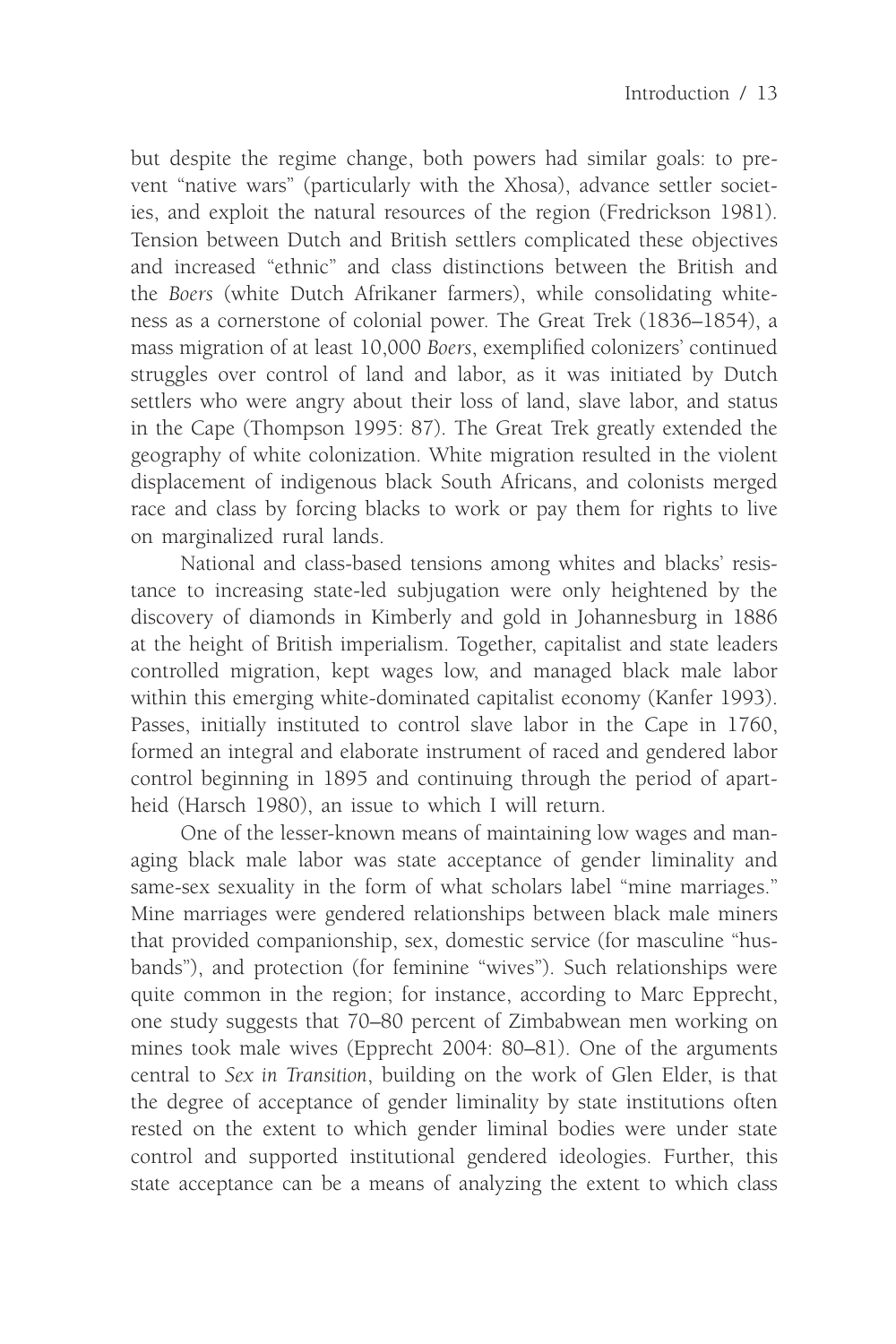and race are interpolated into citizenship. Beginning in the late 1890s, mine marriages served state and capitalist interests by organizing male workers in mining compounds away from their heterosexual families (Moodie 1989; Wa Sibuye 1993; Elder 1995; Epprecht 2004). As Epprecht cogently explains,

These temporary male-male unions often served (and were often self-consciously intended by the men themselves) to strengthen traditional marriage with women back in the rural areas. That is, "boy wives" allowed the men to avoid costly and potentially unhealthy relationships with female prostitutes, hence to be able, eventually, to retire as "real men" ruling over successful rural homesteads. (2009: 1266)

In this case, gender liminality was temporarily acceptable in broader contexts of labor, poverty, geography, and state interests.10

In this same period, the intersections of global imperial tensions, competing racial agendas, and capitalist greed (especially British fears of losing control of South Africa's immense wealth) resulted in the violent Anglo-Boer War (1899*–*1902). Britain's victory consolidated colonizers' political power in South Africa (with the four white settler states in the Cape, Natal, Transvaal, and the Orange Free State incorporated as provinces), and in 1910 what was a British colony became the Union of South Africa.11 Colonists continued to violently subjugate black South Africans, systematically retracting black people's political rights and options for land-ownership through measures such as the 1913 Native Land Act, which severely restricted black people's rights to purchase or lease land (Thompson 1995).

Black and coloured South Africans mounted multiple forms of resistance to colonial rule, but segregation policies and growing colonial political and military power largely overwhelmed the efficacy of their protests. Throughout the 1920s and 1930s, the National Party, formed to serve Afrikaner farming interests, gained support. In 1948 the National Party was elected, fueled by conjunctions of white Afrikaner disillusionment with British rule, class-based repression of striking white miners, and racist fear of growing black dissent. National Party leaders developed apartheid, literally "separateness" and based in British segregation policies and Afrikaner *baasskap* (supremacy), into a regime of strict but contradictory political, economic, and social segregation of blacks and whites and violent suppression of enemies of the state. Apartheid's supporters aimed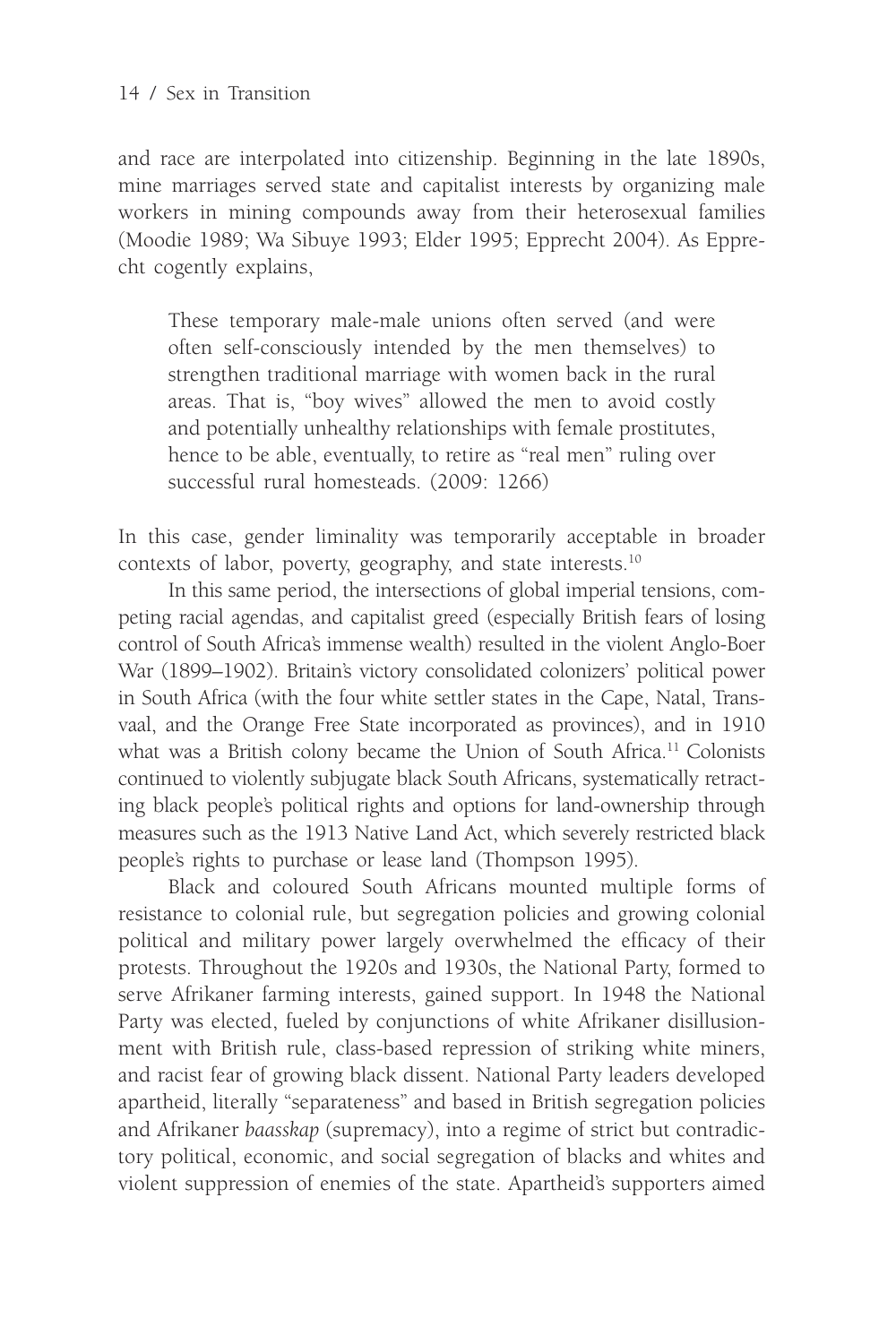to regulate all aspects of South Africans' daily lives, separating people according to race (Population Registration Act, 1950), outlawing marriage between people from different racial groups (Prohibition of Mixed Marriages Act, 1949), restricting land usage (Group Areas Act, 1950), and racializing education (Bantu Education Act, 1953). Whiteness was again consolidated through these policies, despite the "ethnic" political separations of Afrikaner and British citizens.

Deborah Posel argues that tensions between culture and biology were part of what made these apartheid measures of race so strong.

"Race" had both cultural and biological markers, each providing tautological evidence for the other (as mutually both the cause and effect of the other). It was this hybrid conceptualisation of race that lay at the core of apartheid's racial project, and which enabled a practice of racial differentiation far more insidious and tenacious in its grip on everyday life than might otherwise have been the case. (2001a: 59)

Like race, gender is commonly theorized as comprising social components (behaviors, attitudes, appearances) as well as somatic ones (conceived of as biological sex). The hierarchical relationality of race and gender and their connection to apartheid conceptions of order contributed to their virulence. Posel points out that versions of racial restriction and definition were authorized by the law that relied more on science and violent policing at some times and were more deliberately flexible and elastic at other times (2001a, 2001b).12

These restrictive measures instituted by apartheid leaders were met with intense resistance in multiple forms, led particularly by the African National Congress (ANC) and the Pan Africanist Congress (PAC). Though demonstrations were initially nonviolent, the apartheid government responded by brutally repressing grassroots protests such as the Sharpeville pass resistance of 1960 and the 1976 Soweto demonstrations against racist education. By the late 1960s, liberation movements turned to armed insurgency. Again, leaders of the apartheid government responded by declaring a state of emergency and by passing multiple pieces of repressive legislation that gave the white police flexible powers to arrest South Africans at will.

Not surprisingly, gender liminality converged with the powers of state control during this time. In the 1970s, according to historian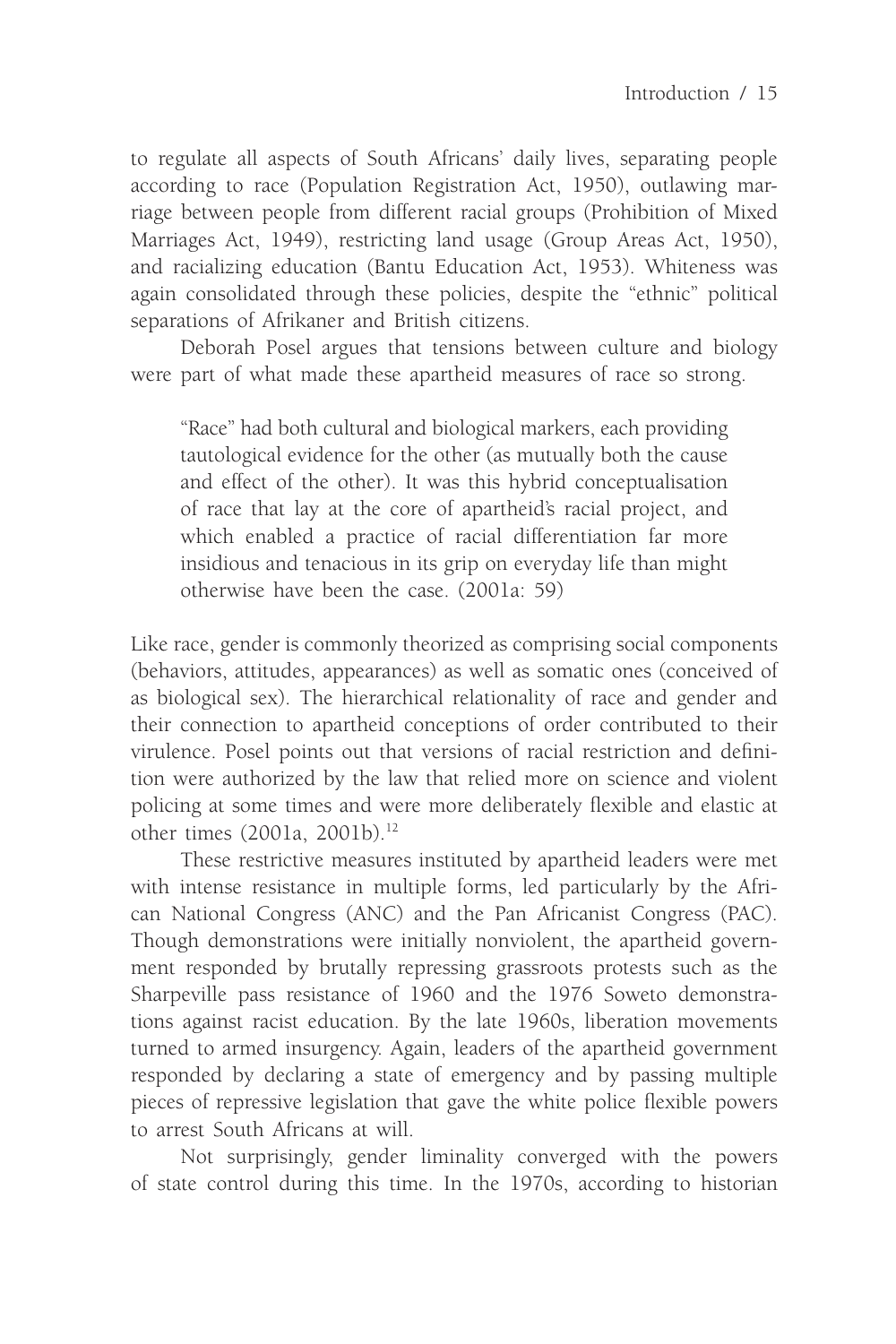Denis-Constant Martin (1999), the apartheid state's acceptance of Cape Town's Coon Carnival, and the *moffies*<sup>13</sup> that were an integral part of this annual festival, contributed to growing state-led hierarchies among racial groups, positioning coloured people as humorous and "deviant" when compared to "normal" whites and "threatening" blacks. In this same period medical postulations that black South Africans were far more likely than whites to be intersexed (Grace 1970) also formed part of the scientific racism and pathologization of black bodies integral to apartheid.<sup>14</sup>

While gender liminality was used by the state to give further evidence of the deviance of black and coloured people, gender liminality among whites was especially alarming to the apartheid government. Gender liminality within the context of black same-sex relationships was tolerated, and even encouraged, by the apartheid state, such as in the form of the previously mentioned mine marriages, but gender liminality within the context of white homosexuality was usually stringently policed. For example, in 1966 police raided a large gay party in Forest Town, "a quiet and respectable old suburb to the north of Johannesburg" (Gevisser 1994: 30) and several men were arrested for "masquerading as women." The party, which was called a "mass sex orgy" in the media, was the catalyst for a parliamentary investigation of homosexuality.15 The interests of the white Afrikaner state were greatly undermined by white homosexuality for two reasons. First, Afrikaners were very concerned with racial purity and reproduction as a small white minority in the midst of a black majority. Second, same-sex sexuality among whites was perceived as morally tainting the Afrikaner nation.<sup>16</sup>

Although Afrikaner nationalism and the apartheid state were violently repressive, they were hardly monolithic. Even the epitome of state apparatus, the military, treated gender liminality in a contradictory manner. For instance, during the 1980s when apartheid came to crisis and the government issued states of emergency, utilizing unprecedented levels of military repression to maintain control of South Africa and the region, those in command manipulated military drag shows to reinforce gender stereotypes (Krouse 1994).<sup>17</sup> This deployment coexisted with homophobic discrimination and medical abuse of white gay conscripts, including electroshock therapy to "cure" homosexuality and forced sex reassignment procedures that sought to eliminate gendered nonconforming expressions by reinforcing gender binaries and the necessity of their congruence (Van Zyl *et al*. 1999). Though these strategies appear contradictory, institutionally they both served similarly repressive goals.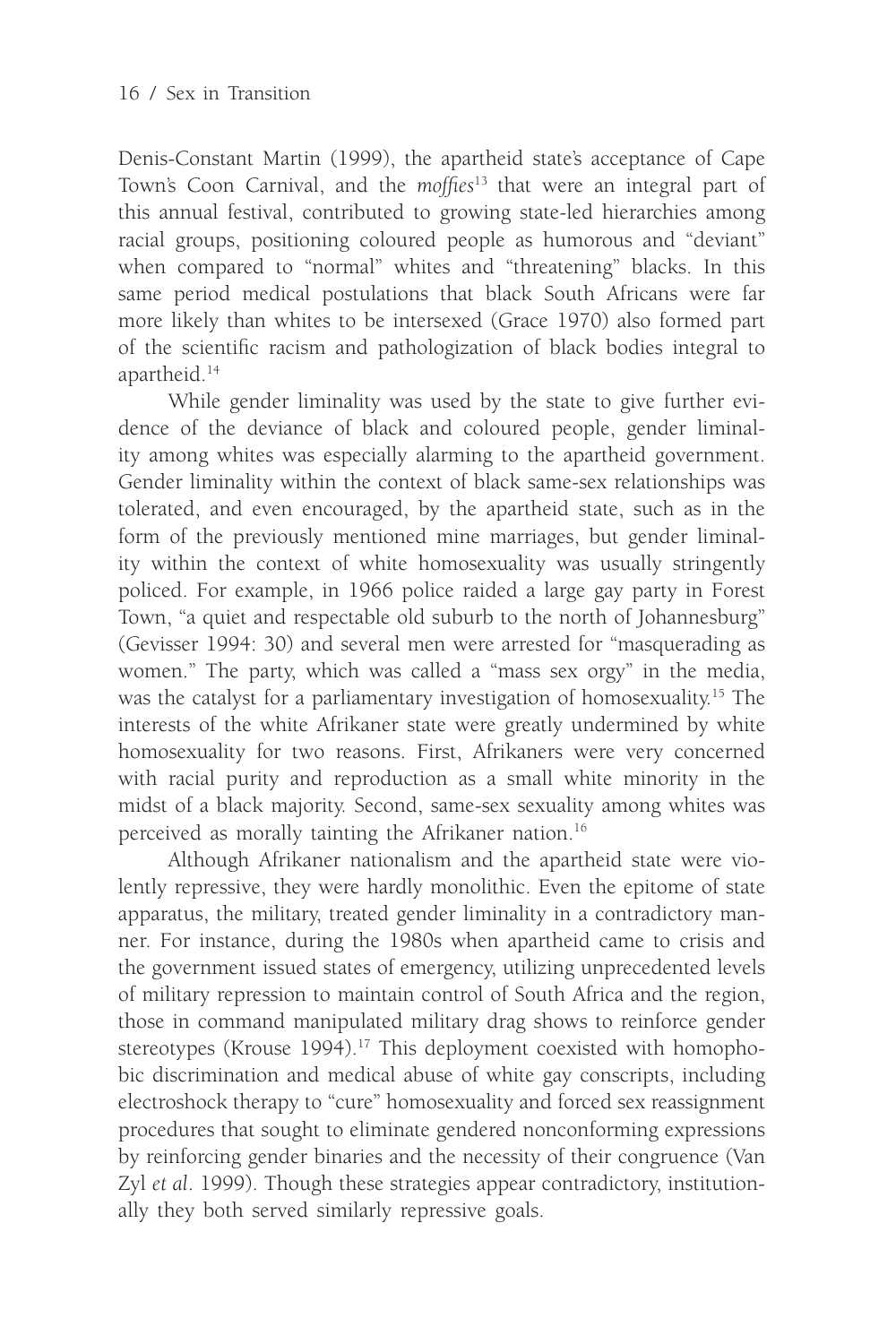How did race and gender materialize together during apartheid? Many people have theorized the critical differences between race and gender, but Deborah Posel's cogent analyses of components of apartheid racial reasoning (2001b: 70*–*73) can help us theorize their similarities to the boundaries of gender during this period, as well. This is particularly important to highlighting gendered bodies (sex) as constituted by apartheid. First, Posel represents "race and racial difference as self-evident 'facts' of experience." The presumed reality of gender and sex binaries and divisions similarly remained the bedrock of all debates about their parameters. Second, she identifies race as "a mix of biology, class, and culture." Posel contends that apartheid conceptualizations of race relied on phenotypical differences, social components of everyday life, and class privilege. In the latter, "products of a more 'civilised' 'way of life'—were considered to be markers/evidence of biological superiority." As we will see in Chapters 1 and 2, apartheid conceptions of gender were similarly reliant on socioscientific designations along raced and classed lines. In Posel's view, under apartheid race was also "ubiquitous" and came to be attributed to things including choice of hairdresser, food and alcohol, sport, clothing, styles of dress, and interactions with neighbors. "By elasticising the official definition of race beyond merely biological factors, the apartheid state created a mechanism for investing all facets of existence with racial significance." Similarly, policing the boundaries of gender was located in and on everything; this book will speak to various forms of this policing in detail.

Posel further claims that under apartheid, race was "essential rather than accidental or contingent." Ways of thinking about both race and gender under apartheid relied on the idea that all races are different from each other and, I suggest, that men and women are different from each other. This was the basis for ideas of racial separation upon which apartheid was based. Posel also asserts that race was "the primary determinant of all experience"; this is a difference between gender and race. I'm not convinced that race always superseded sexuality, gender, or class, or that we can hierarchize social categories, but it certainly worked in concert with them. Finally, Posel identifies "race as the site of white fear." Anxieties about racial mixing were paramount under apartheid. As we will see, gender-based fears, including those rooted in heterosexism, occurred within racialized frameworks.

Apartheid's simultaneously restrictive and flexible designations of gender and race met with continued defiance from South Africans as well as international supporters of the anti-apartheid movement, with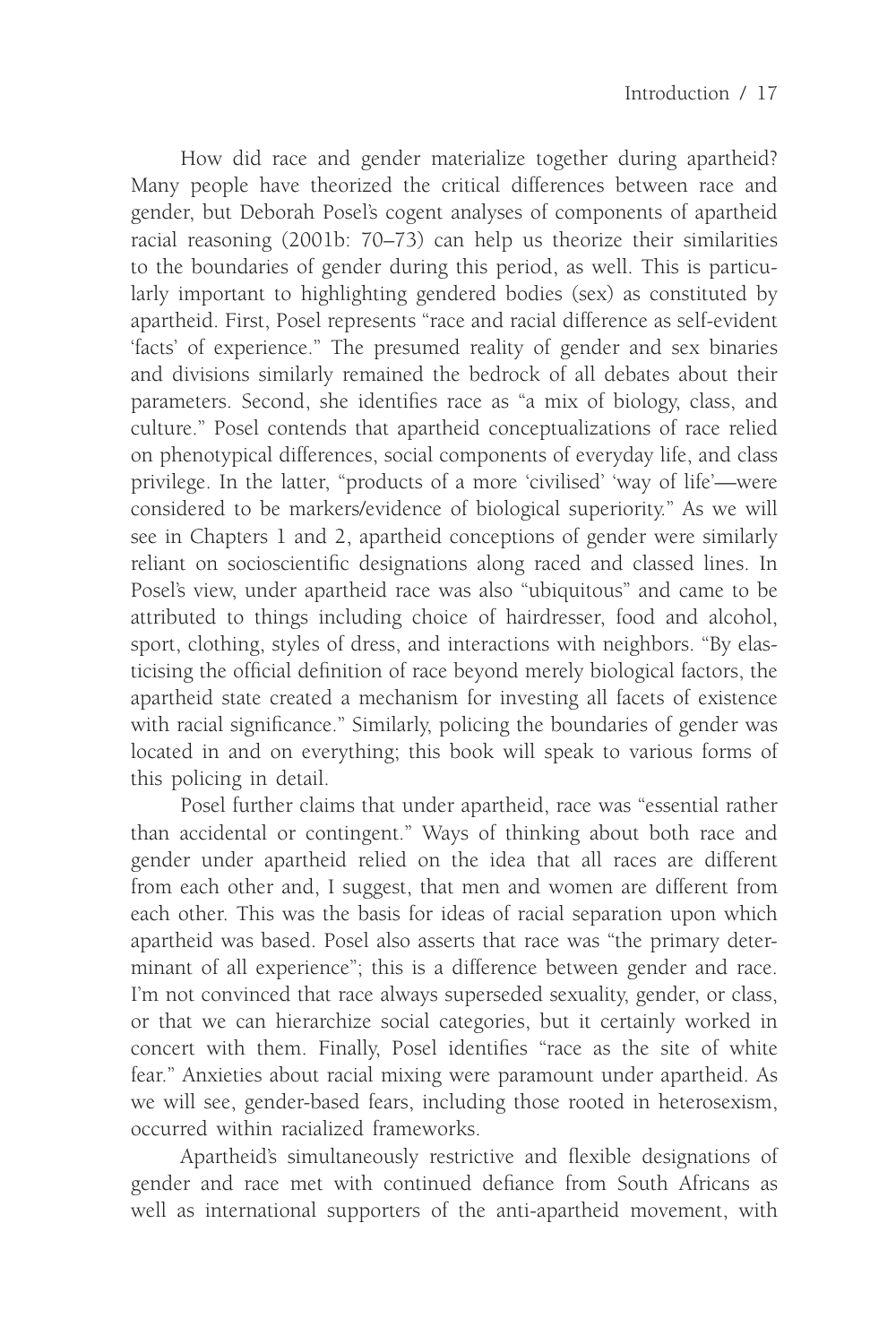waves of economic sanctions imposed globally. The 1980s were repeatedly marked by uprisings and recession, and eventually apartheid became fiscally and politically untenable. In 1990, ANC leader Nelson Mandela was released, and despite widespread violence and negotiations in this period, he became South Africa's first democratically elected President in 1994.

Since 1994, the economic and racial divisions and inequities of colonialism and apartheid have been difficult to dispel. Initial optimism about the transition to democracy has given way to disillusionment with the failure of the ANC to make material changes in South African's daily lives. Mikki van Zyl notes, for instance, that "apart from the creation of new black elites, the dynamics of economic power have remained mostly unaltered for the majority of South Africans—whites (12% of the population) still earn more than half the country's income" (2005: 26–7). Reconciliation (particularly through the Truth and Reconciliation Commission) and nation-building have posed new sets of challenges. As Van Zyl reflects, "[t]he ten years of democratisation have brought about major shifts in the way we South Africans see ourselves and others [and] . . . we have all had to reorient ourselves to a new political order" (19).

Since the end of apartheid, visibility, medical treatment, and legal protection have increased for some groups and decreased for others. While same-sex sexuality became legally protected by the 1996 Constitution with varied ramifications, medical sex reassignment programs were increasingly difficult to access. And whereas the repeal of laws outlawing sodomy initially brought greater expectations of safety for gay South Africans when the transition began, the simultaneous repeal of laws that allowed transsexuals to change the sex listed on their birth certificates in 1993 left those who underwent medical sex reassignments without legal rights after their physical transition. South African progress narratives of freedom and the hopes based in rights discourses have been undermined by these contradictions.

## III. Simone Heradien: July 24, 1997

The movement to and in this transitional period is the focus of *Sex in Transition*. Two life historical interviews conducted ten years apart provide a particularly poignant theoretical and analytic framework through which to conceptualize the dual meanings of "transition." In 1997, I met Simone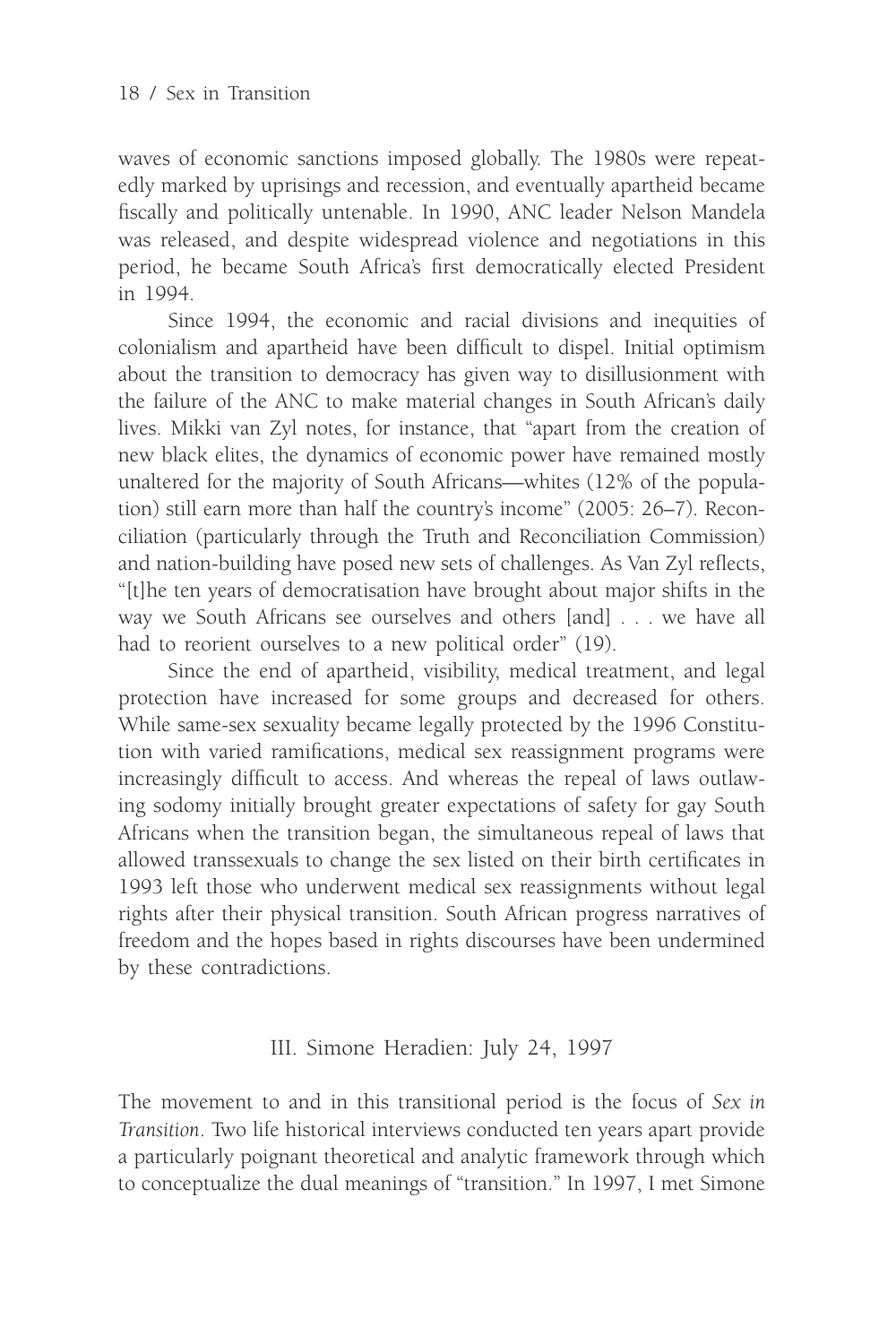as she was in the midst of her surgical sex realignment transitions in Cape Town. She was in her late twenties and identified as a "so-called coloured." At this time, she made important connections between her life and the political economic histories of South Africa, linking the transitions she experienced as a South African and a transsexual. She also personally utilized the power of the new South African Constitution to force changes in her legal identification during the political transition. Simone articulated a theory of self-acceptance and confidence that guided her decisions and ran counter to prevailing medical and legal accounts of transsexuals' supposed illness and instability. Here I share her thoughts from 1997, and I return to her narrative from 2007 in the Conclusion. Simone reviewed both of these narratives in 2011.

*Groote Schuur hospital where Prof. Barnard performed the first heart surgery . . . [did] realignment surgery since 1970 . . . up till about 1994.18 There*  were two others after me but very close, we were all like one month apart. *Because with our health, going through all this process and transformation and budget cuts here and budget cuts all over the show, those ops have been suspended until further notice. . . . So for psychiatric treatment, assessment, and the actual surgery, Groote Schuur was your most viable option.19 . . .*

*In South Africa, or actually at Groote Schuur, [the sex realignment procedure] was covered by health expenses, which most South Africans do not want to believe. . . . In South Africa, even in our apartheid years, if you passed the test it was seen as a necessary procedure and not cosmetic.20 Therefore, the state would pay if you couldn't afford to pay for it. They still did up till '94, but I was on medical aid, a private patient. The state was going to pay for me, but then my medical aid decided they would pay for the operation when they were confident that it's not purely cosmetic. . . . But most of the cases are state[-financed]. You would pay a nominal amount, like maybe your visitations, after-care, and when you go every six months for . . . your hormonal prescription, which you have . . . to take for the rest of your life. So suppose for that, you pay your 34 Rand or it's now 35, but for the actual surgery the state covered it.21 But it wasn't a widely publicized procedure [and] that is why even up to today if you tell people that you've had your operation done at Groote Schuur, a lot of South Africans won't believe you. Because it's always thought that you had to go overseas for these operations, and they don't even know that. . . .*

*The process took me about a year. And it was also because of it being postponed and not knowing when [the attending physician] was coming*